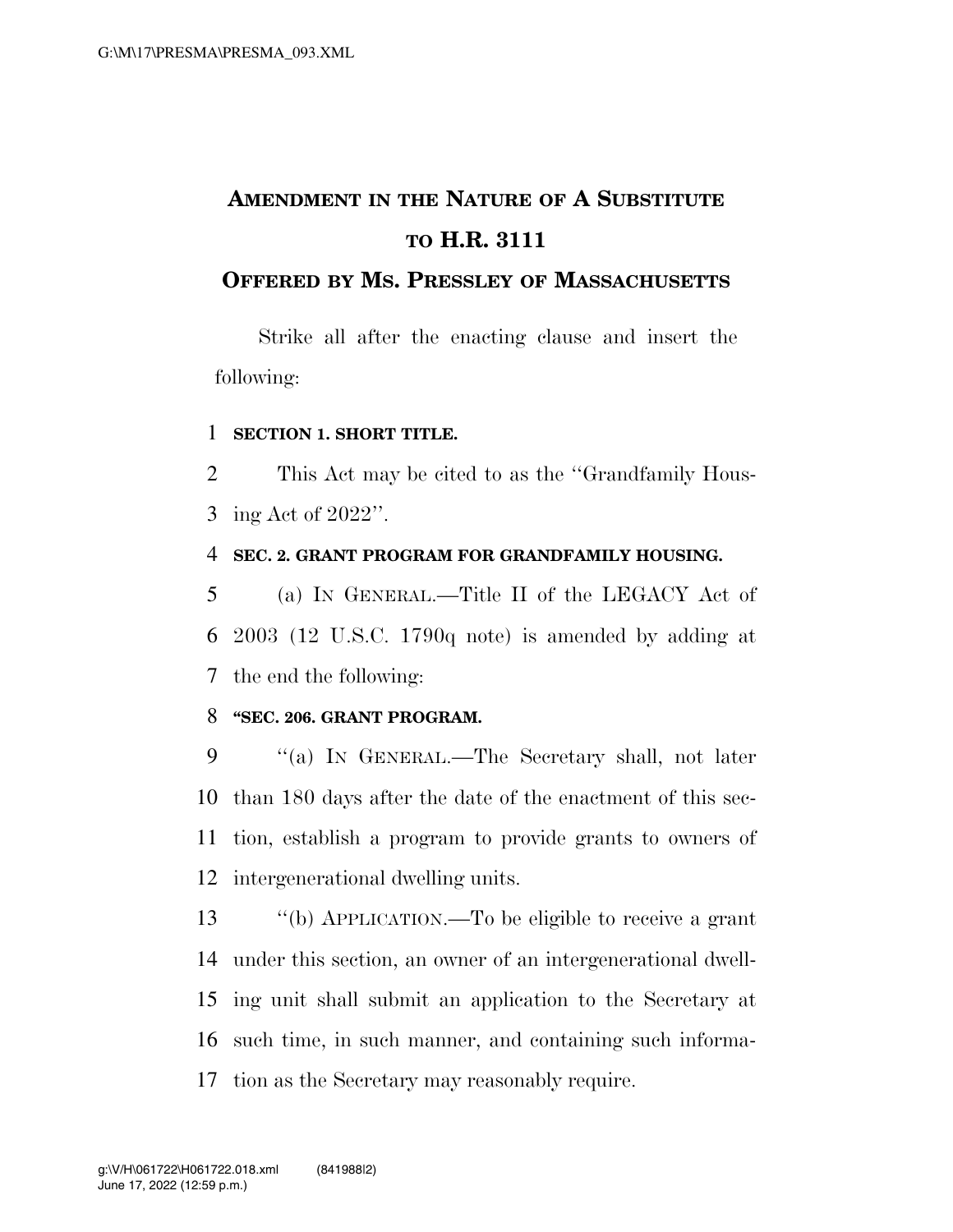$\mathfrak{D}$ 

 ''(c) USE OF GRANT AMOUNTS.—An owner of an in- tergenerational dwelling unit that receives a grant under this section shall use amounts provided to cover costs asso- ciated with— ''(1) employing a service coordinator to—  $(4)$  offer onsite services to intergenera-tional families, including tutoring, health care

 services, afterschool care, and activities that are age appropriate for children of various ages of development; and

11 ''(B) coordinate with any local kinship nav- igator program (as described in section 474(a)(7) of the Social Security Act (42 U.S.C.  $674(a)(7)$ ;

 ''(2) facilitating outreach to intergenerational families as described in subsection (d);

17  $\frac{17}{2}$   $\frac{17}{2}$   $\frac{17}{2}$   $\frac{17}{2}$   $\frac{17}{2}$   $\frac{17}{2}$   $\frac{17}{2}$   $\frac{17}{2}$   $\frac{17}{2}$   $\frac{17}{2}$   $\frac{17}{2}$   $\frac{17}{2}$   $\frac{17}{2}$   $\frac{17}{2}$   $\frac{17}{2}$   $\frac{17}{2}$   $\frac{17}{2}$   $\frac{17}{2}$   $\frac{17}{2}$   $\frac{17}{2}$ erational families; and

 ''(4) retrofitting and maintaining existing spaces within the property that contains the inter- generational dwelling unit for the services and pro-grams provided to intergenerational families.

23 "(d) OUTREACH.—

24 "(1) In GENERAL.—An owner of an intergen-erational dwelling unit that receives a grant under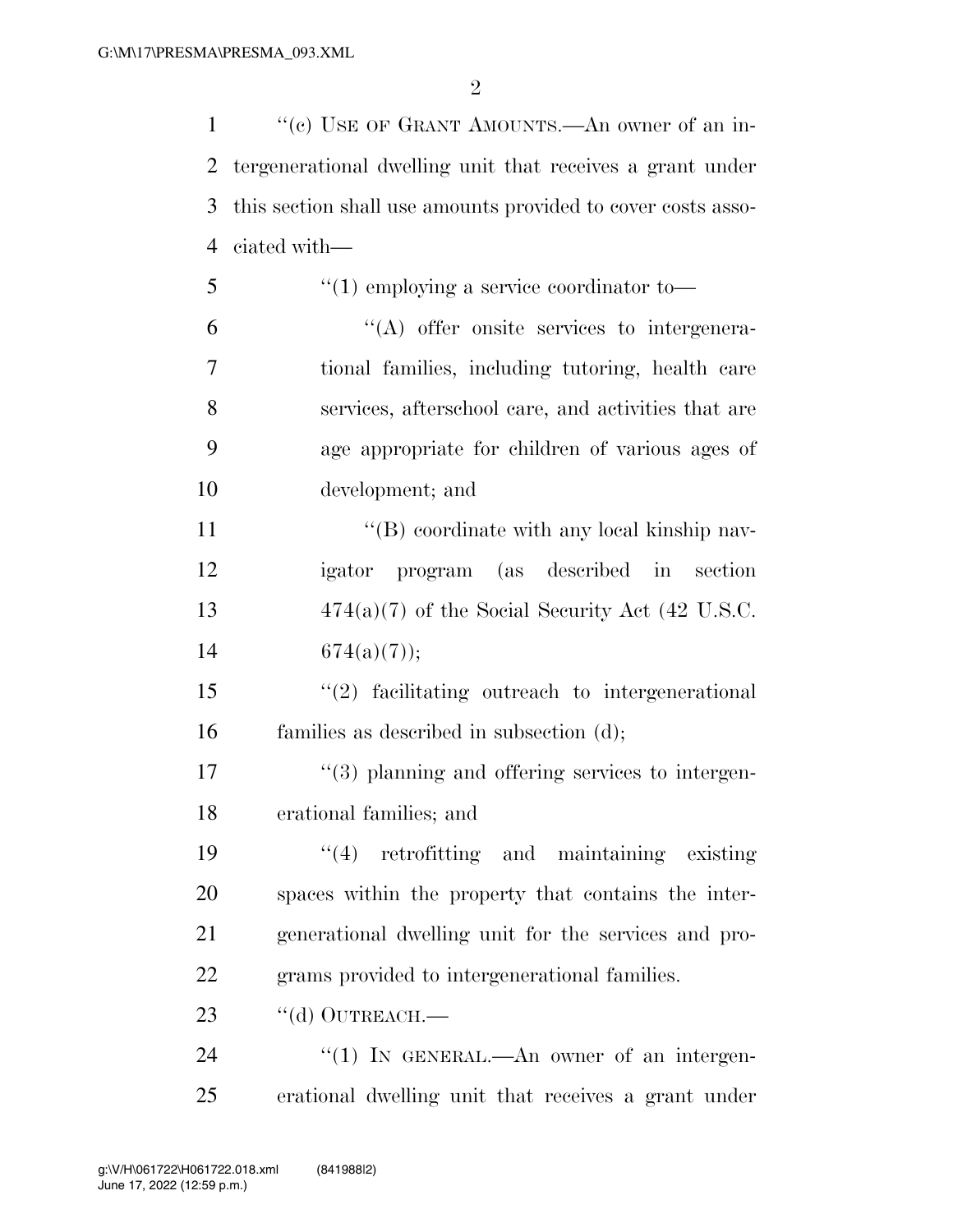| $\mathbf{1}$   | this section shall engage with intergenerational fami-         |
|----------------|----------------------------------------------------------------|
| $\overline{2}$ | lies in the community surrounding the property that            |
| 3              | contains the grandfamily housing owned by the                  |
| $\overline{4}$ | grant recipient by—                                            |
| 5              | "(A) performing periodic informational                         |
| 6              | outreach; and                                                  |
| 7              | $\lq\lq (B)$ planning and executing events for in-             |
| 8              | tergenerational families.                                      |
| 9              | COORDINATION.—Outreach under<br>(2)<br>this                    |
| 10             | subsection shall, where possible, be in coordination           |
| 11             | with a local kinship navigator program (as described           |
| 12             | in section $474(a)(7)$ of the Social Security Act (42)         |
| 13             | U.S.C. $674(a)(7)$ or a comparable program or enti-            |
| 14             | ty in the State in which the intergenerational dwell-          |
| 15             | ing unit is located.                                           |
| 16             | "(e) AUTHORIZATION OF APPROPRIATIONS.—There                    |
| 17             | are authorized to be appropriated to the Secretary to carry    |
| 18             | out this section $$50,000,000$ for each of fiscal years $2022$ |
| 19             | and 2023.                                                      |
| 20             | "(f) NONDISCRIMINATION.—The program established                |
| 21             | under this section shall be implemented by the Secretary       |
| 22             | in a manner that is consistent with the Fair Housing           |
| 23             | $Act."$ .                                                      |